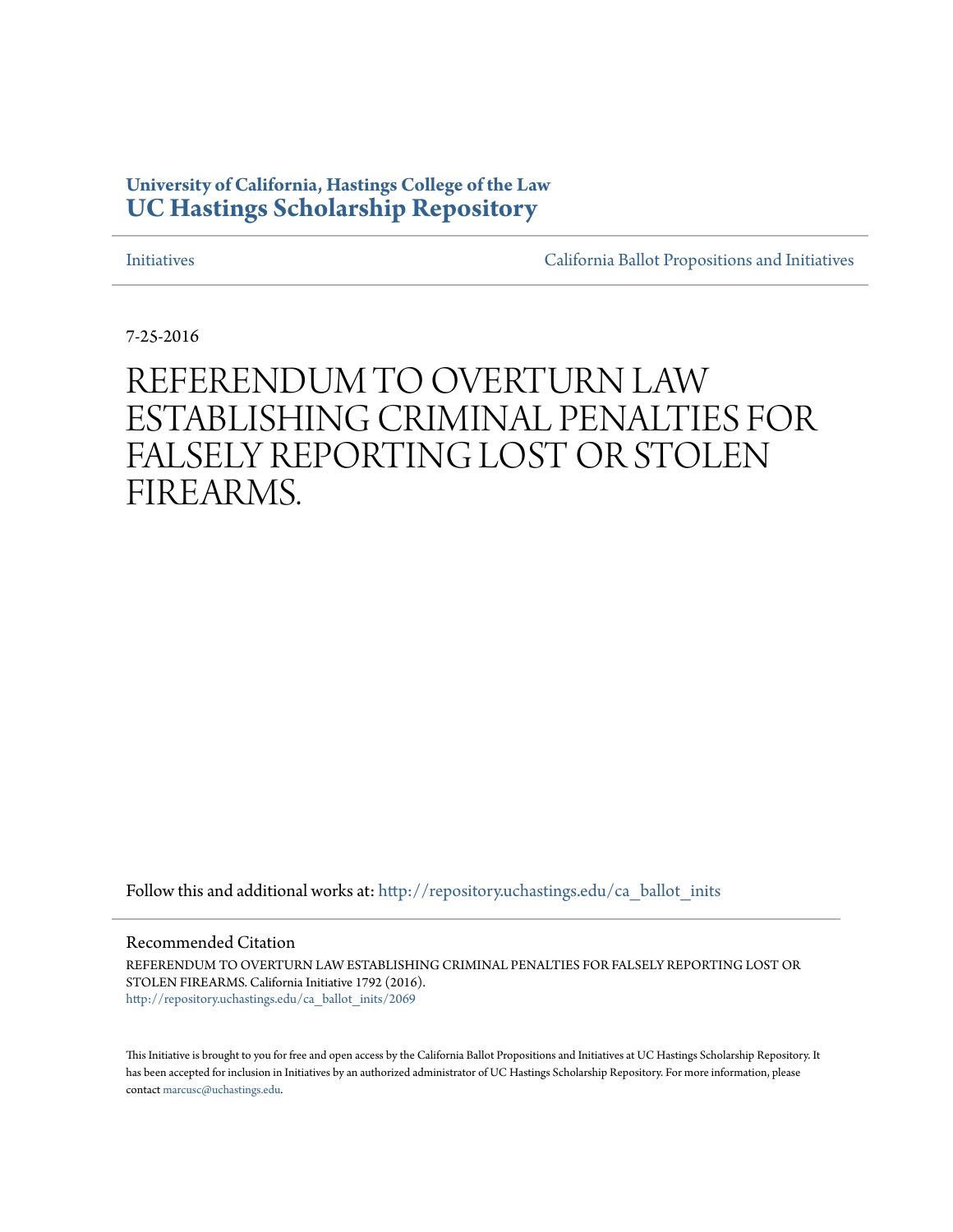$16 - 0008$ 

July 14, 2016

**VIA EXPRESS MAIL** 

## **RECEIVED**

**JUL 15 2016** 

#### **INITIATIVE COORDINATOR ATTORNEY GENERAL'S OFFICE**

The Honorable Kamala D. Harris **Attorney General** 1300 | Street, 17<sup>th</sup> Floor, P.O. Box 944255 Sacramento, CA 95814

Attention: Ashley Johansson, Initiative Coordinator

Request for Title and Summary for Proposed Referendum (Assembly Bill No. 1695) Re:

Dear Ms. Harris:

Pursuant to Article II, Section 9, of the California Constitution, I hereby submit the attached proposed referendum (veto referendum) and request a circulating title and summary for petitions to collect signatures from California voters. I have attached the complete text of the bill, which is Assembly Bill No. 1135.

I. Barry Bahrami, declare under penalty of perjury that I am a citizen of the United States, 18 years of age or older, and a resident of (insert county), California." (Elec. Code, § 9001.)

I, Barry Bahrami, acknowledge that it is a misdemeanor under state law (Section 18650 of the Elections Code) to knowingly or willfully allow the signatures on an initiative petition to be used for any purpose other than qualification of the proposed measure for the ballot. I certify that I will not knowingly or willfully allow the signatures for this initiative to be used for any purpose other than qualification of the measure for the ballot." (Elec. Code, § 9608.)

My mailing address for purposes of this referendum is:

7668 El Camino Real Suite 104-627 Carlsbad, CA 92009 Barry@VetoGunmageddon.org

I have attached my personal registered voter address to letter.

Sincerely,

Barry Bahrami Proponent enclosures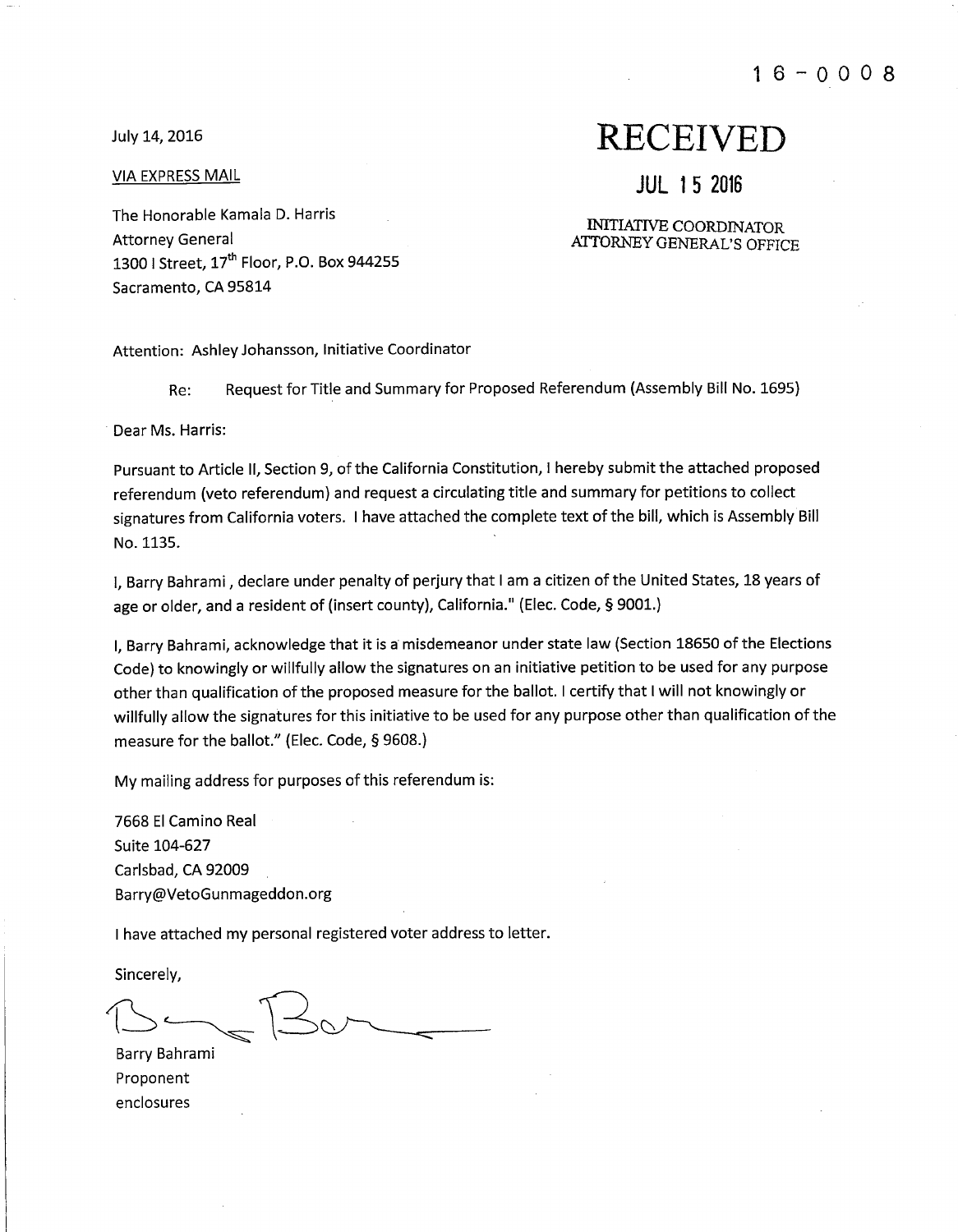#### **Assembly Bill No. 1695**

#### **CHAPTER 47**

An act to amend Sections 148.5 and 29805 of the Penal Code, relating to firearms.

#### [ Approved by Governor July 01, 2016. Filed with Secretary of State July 01, 2016.]

#### **LEGISLATIVE COUNSEL'S DIGEST**

AB 1695, Bonta. Firearms: false reports of stolen firearms.

(1) Existing law makes it a misdemeanor to make a false report to a peace officer, or to a person who is employed by a law enforcement agency, as specified, that a felony or misdemeanor has been committed, knowing the report to be false.

This bill would make that prohibition applicable to a person who reports to certain individuals and peace officers that a firearm has been lost or stolen, knowing the report to be false. By changing the definition of an existing crime, this bill would impose a state-mandated local program. The bill would also make it a misdemeanor for a person convicted of violating this provision to own a firearm within 10 years of the conviction. By expanding the scope of an existing crime, this bill would impose a statemandated local program.

(2) This bill would incorporate additional changes to Section 29805 of the Penal Code, proposed by AB 1176, that would become operative only if AB 1176 and this bill are both chaptered and become effective on or before January 1, 2017, and this bill is chaptered last.

(3) The California Constitution requires the state to reimburse local agencies and school districts for certain costs mandated by the state. Statutory provisions establish procedures for making that reimbursement.

This bill would provide that no reimbursement is required by this act for a specified reason.

#### **DIGEST KEY**

Vote: MAJORITY Appropriation: NO Fiscal Committee: YES Local Program: YES

### **BILL TEXT** THE PEOPLE OF THE STATE OF CALIFORNIA DO ENACT AS FOLLOWS:

#### **SECTION 1.**

Section 148.5 of the Penal Code is amended to read:

#### 148.5.

(a) Every person who reports to any peace officer listed in Section 830.1 or 830.2, or subdivision (a) of Section 830.33, the Attorney General, or a deputy attorney general, or a district attorney, or a deputy district attorney that a felony or misdemeanor has been committed, knowing the report to be false, is guilty of a misdemeanor.

(b) Every person who reports to any other peace officer, as defined in Chapter 4.5 (commencing with Section 830) of Title 3 of Part 2, that a felony or misdemeanor has been committed, knowing the report to be false, is guilty of a misdemeanor if (1) the false information is given while the peace officer is engaged in the performance of his or her duties as a peace officer and (2) the person providing the false information knows or should have known that the person receiving the information is a peace officer.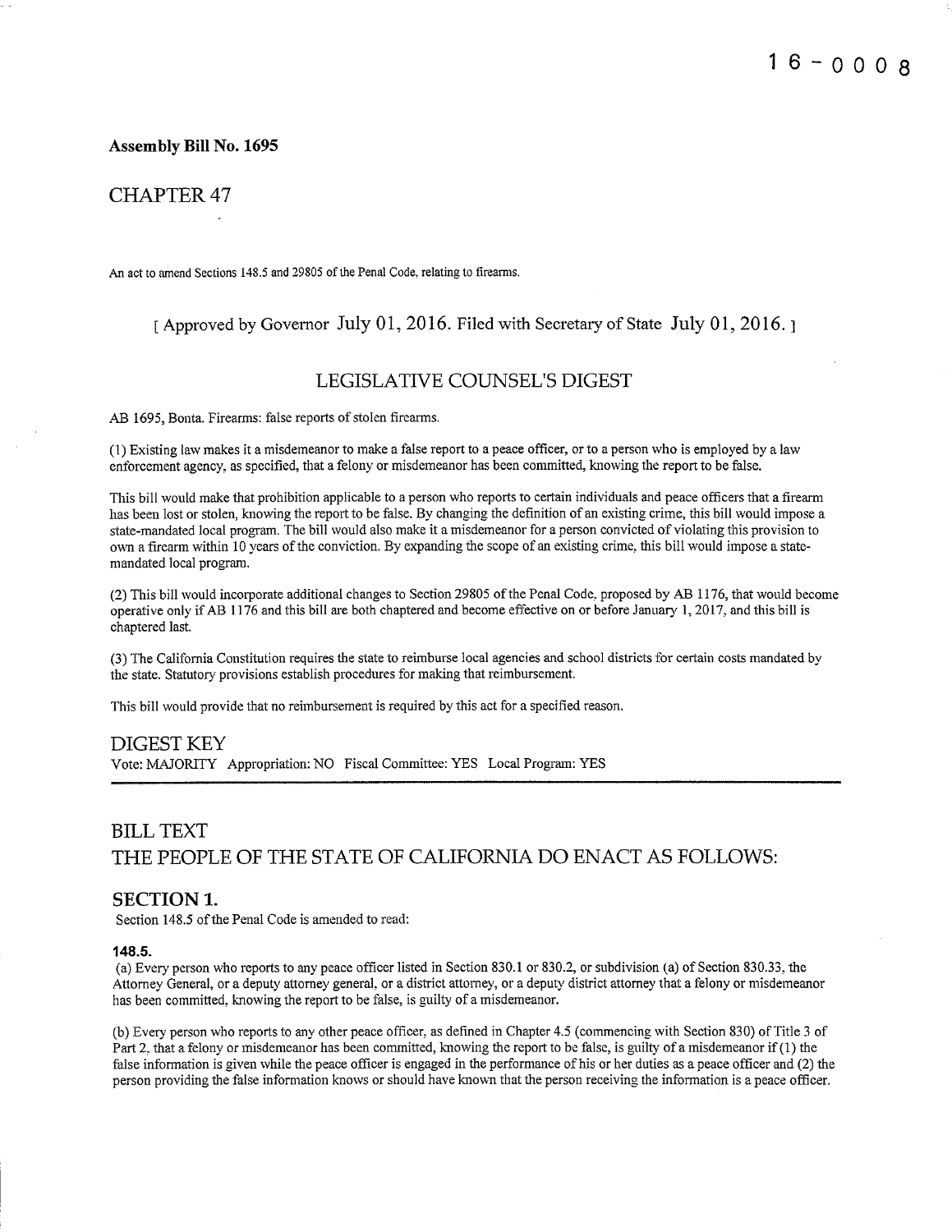(c) Except as provided in subdivisions (a) and (b), every person who reports to any employee who is assigned to accept reports from citizens, either directly or by telephone, and who is employed by a state or local agency which is designated in Section 830.1, 830.2, subdivision (e) of Section 830.3, Section 830.31, 830.32, 830.33, 830.34, 830.35, 830.36, 830.37, or 830.4, that a felony or misdemeanor has been committed, knowing the report to be false, is guilty of a misdemeanor if (1) the false information is given while the employee is engaged in the performance of his or her duties as an agency employee and (2) the person providing the false information knows or should have known that the person receiving the information is an agency employee engaged in the performance of the duties described in this subdivision.

(d) Every person who makes a report to a grand jury that a felony or misdemeanor has been committed, knowing the report to be false, is guilty of a misdemeanor. This subdivision shall not be construed as prohibiting or precluding a charge of perjury or contempt for any report made under oath in an investigation or proceeding before a grand jury.

(e) This section does not apply to reports made by persons who are required by statute to report known or suspected instances of child abuse, dependent adult abuse, or elder abuse.

(f) This section applies to a person who reports to a person described in subdivision (a), (b), or (c), that a firearm, as defined in subdivision (a) or (b) of Section 16520, has been lost or stolen, knowing the report to be false.

#### **SEC. 2.**

Section 29805 of the Penal Code is amended to read:

#### 29805.

(a) Except as provided in Section 29855 or subdivision (a) of Section 29800, any person who has been convicted of a misdemeanor violation of Section 71, 76, 136.1, 136.5, or 140, subdivision (d) of Section 148, subdivision (f) of Section 148.5. Section 171b, paragraph (1) of subdivision (a) of Section 171c, Section 171d, 186.28, 240, 241, 242, 243, 243, 244, 5, 245, 245.5, 246.3, 247, 273.5, 273.6, 417, 417.6, 422, 626.9, 646.9, or 830.95, subdivision (a) of former Section 12100, as that section read at any time from when it was enacted by Section 3 of Chapter 1386 of the Statutes of 1988 to when it was repealed by Section 18 of Chapter 23 of the Statutes of 1994, Section 17500, 17510, 25300, 25800, 30315, or 32625, subdivision (b) or (d) of Section 26100, or Section 27510, or Section 8100, 8101, or 8103 of the Welfare and Institutions Code, any firearm-related offense pursuant to Sections 871.5 and 1001.5 of the Welfare and Institutions Code, or of the conduct punished in subdivision (c) of Section 27590, and who, within 10 years of the conviction, owns, purchases, receives, or has in possession or under custody or control, any firearm is guilty of a public offense, which shall be punishable by imprisonment in a county jail not exceeding one year or in the state prison, by a fine not exceeding one thousand dollars (\$1,000), or by both that imprisonment and fine.

(b) The court, on forms prescribed by the Department of Justice, shall notify the department of persons subject to this section. However, the prohibition in this section may be reduced, eliminated, or conditioned as provided in Section 29855 or 29860.

#### SEC. 2.5.

Section 29805 of the Penal Code is amended to read:

#### 29805.

(a) Except as provided in Section 29855 or subdivision (a) of Section 29800, any person who has been convicted of a misdemeanor violation of Section 71, 76, 136.1, 136.5, or 140, subdivision (d) of Section 148, subdivision (f) of Section 148.5, Section 171b, paragraph (1) of subdivision (a) of Section 171c, Section 171d, 186.28, 240, 241, 242, 243, 243, 244.5, 245, 245.5, 246.3, 247, 273.5, 273.6, 417, 417.6, 422, 490.2 if the property taken was a firearm, 496 if the property consists of a firearm, 626.9, 646.9, or 830.95, subdivision (a) of former Section 12100, as that section read at any time from when it was enacted by Section 3 of Chapter 1386 of the Statutes of 1988 to when it was repealed by Section 18 of Chapter 23 of the Statutes of 1994, Section 17500, 17510, 25300, 25800, 30315, or 32625, subdivision (b) or (d) of Section 26100, or Section 27510, or Section 8100, 8101, or 8103 of the Welfare and Institutions Code, any firearm-related offense pursuant to Sections 871.5 and 1001.5 of the Welfare and Institutions Code, or of the conduct punished in subdivision (c) of Section 27590, and who, within 10 years of the conviction, owns, purchases, receives, or has in possession or under custody or control, any firearm is guilty of a public offense, which shall be punishable by imprisonment in a county jail not exceeding one year or in the state prison, by a fine not exceeding one thousand dollars (\$1,000), or by both that imprisonment and fine.

(b) The court, on forms prescribed by the Department of Justice, shall notify the department of persons subject to this section. However, the prohibition in this section may be reduced, eliminated, or conditioned as provided in Section 29855 or 29860.

#### **SEC. 3.**

Section 2.5 of this bill incorporates amendments to Section 29805 of the Penal Code proposed by both this bill and Assembly Bill 1176. It shall only become operative if (1) both bills are enacted and become effective on or before January 1, 2017, (2) each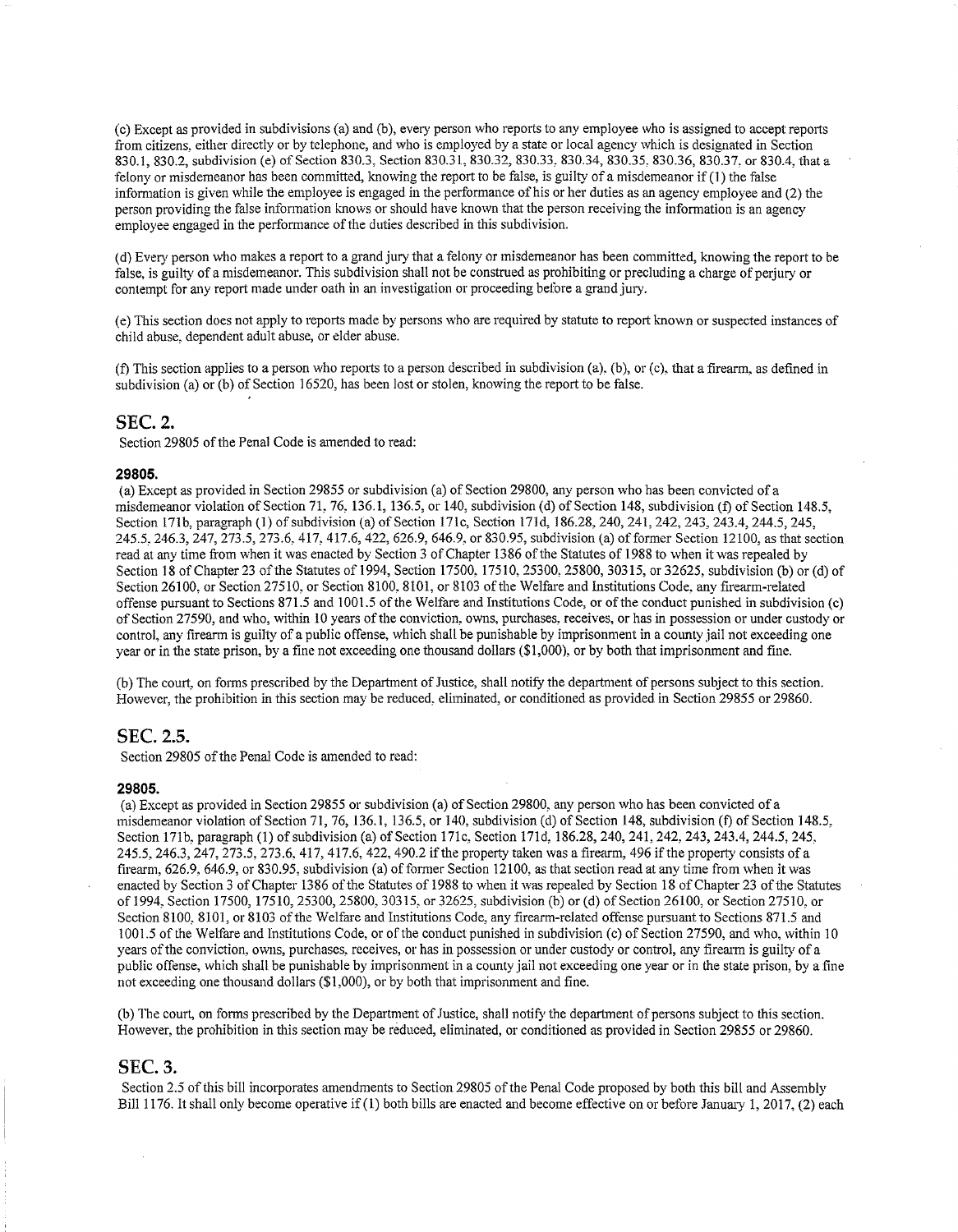bill amends Section 29805 of the Penal Code, and (3) this bill is enacted after Assembly Bill 1176, in which case Section 2 of this bill shall not become operative.

#### **SEC. 4.**

No reimbursement is required by this act pursuant to Section 6 of Article XIII B of the California Constitution because the only costs that may be incurred by a local agency or school district will be incurred because this act creates a new crime or infraction, eliminates a crime or infraction, or changes the penalty for a crime or infraction, within the meaning of Section 17556 of the Government Code, or changes the definition of a crime within the meaning of Section 6 of Article XIII B of the California Constitution.